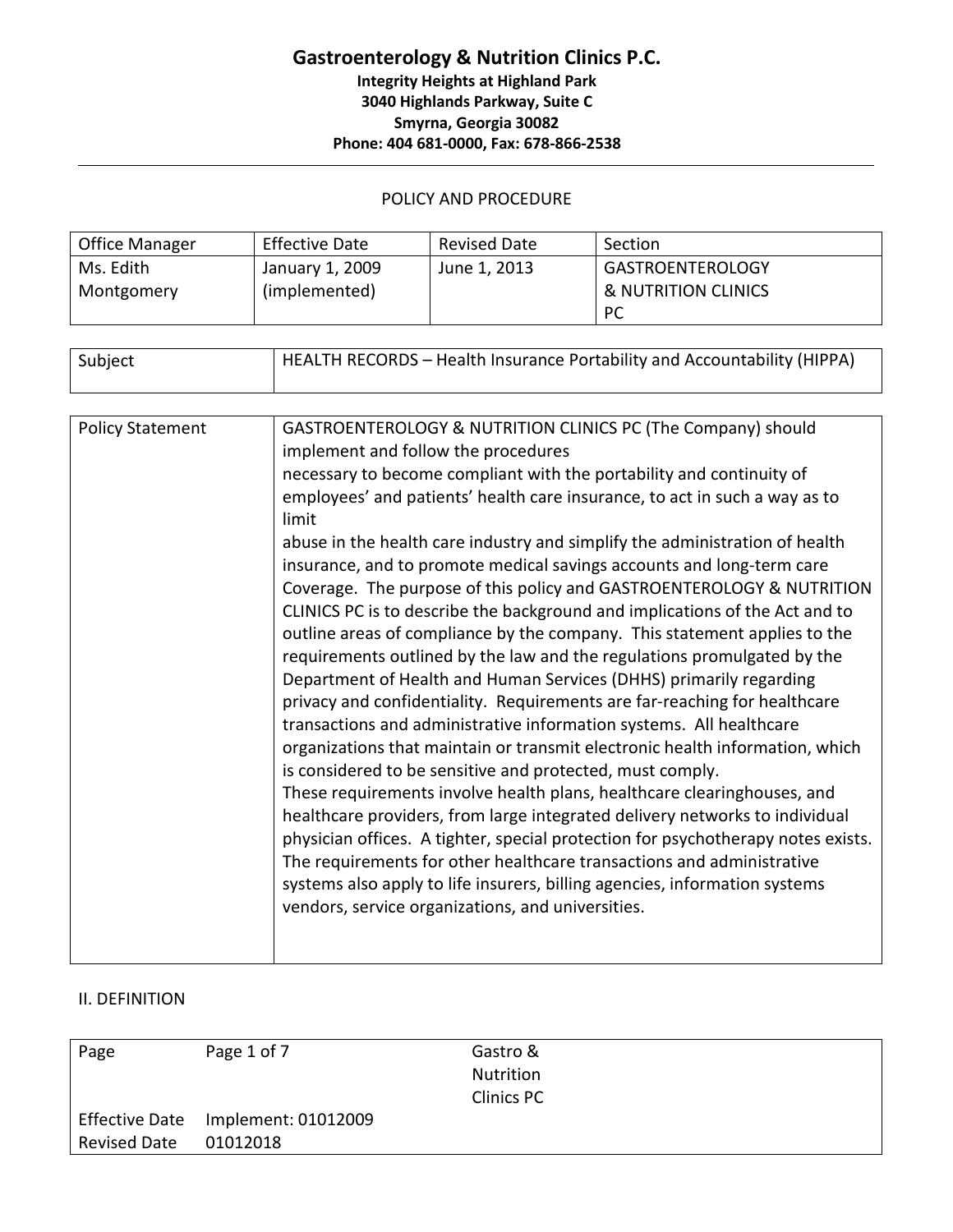Health Insurance Portability and Accountability Act of 1996 (HIPAA or also known as the Kennedy-Kassabaum Act) is a federal law that amends the Internal Revenue Code of 1986 to limit waste, fraud, and abuse in health insurance and health care delivery and to simplify the administration of health insurance. HIPAA, Public Law 104-191 was signed into law on August 21, 1996. Included in the law is a separate section intended to reduce the administrative costs of health care. HIPAA has varying implementation effective dates for different sections.

Need to Know. A security term used to define access requirements for sensitive or confidential information. The term implies that only those individuals that have a valid purpose or requirement should be allowed access to the information.

#### III. RESPONSIBILITIES

The Managing Partner should oversee the implementation of all privacy controls, training, and compliance coordination.

The Office Manager should be the Benefits Coordinator and HIPAA Coordinator responsible for being familiar with HIPAA, ensuring that HIPAA rules and regulations are followed, and making sure that the company complies. According to the more than 1,000 pages of HIPAA regulations, the duties and responsibilities can be assigned to a person in an existing position and do not require having additional staff. The Benefit Coordinator should have the authority and responsibility to maintain records within the guidelines of HIPAA regarding privacy and confidentiality standards.

#### IV. PROCEDURE

#### **1.0 Management**

In general, privacy and confidentiality requirements address who has the right to access personally identifiable health information in the hands of covered entities, regardless of whether the information is or has been in electronic form.

| Page                | Page 2 of 7         | Gastro &          |
|---------------------|---------------------|-------------------|
|                     |                     | Nutrition         |
|                     |                     | <b>Clinics PC</b> |
| Effective Date      | Implement: 01012009 |                   |
| <b>Revised Date</b> | 01012018            |                   |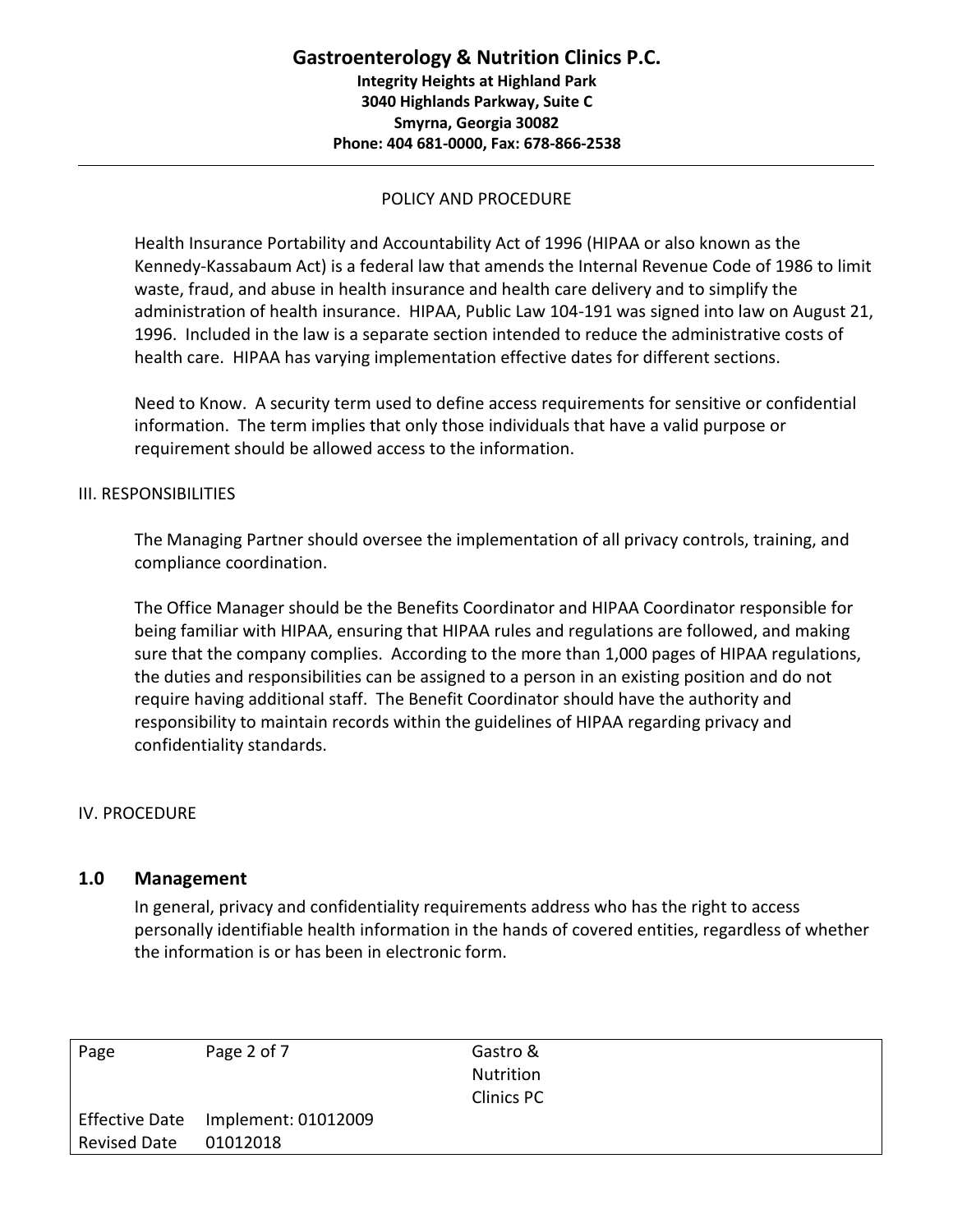## **1.1 Privacy Standards**

Patient privacy can be violated when protected health information and patient names are used in

an unprotected manner such as being left on voice mail messages or telephone answering

machines. Therefore, all employees should use their best efforts to limit the non-consensual use

and release of private health insurance and restrict the disclosure of health information to the

minimum needed for the intended purpose. Access to health-related records by researchers and

others should be restricted to authorized personnel only. Patients should have the rights to

access their medical records and to know who else has accessed them.

## **1.2 Consumer Control Over Health Information**

For healthcare companies, the scope is broad. Under the final rule, patients have significant new rights to understand and control how their health information is used including:

- **Patient education on privacy protections.** Providers and health plans will be required to give patients a clear written explanation of how the covered entity may use and disclose their health information.
- **Ensuring patient access to their medical records.** Patients will be able to see and get copies of their records and request amendments. In addition, a history of non-routine disclosures must be made accessible to patients.
- **Receiving patient consent before information is released.** Health care providers who see patients will be required to obtain patient consent before sharing their information for treatment, payment, and health care operations. In addition, separate patient authorization must be obtained for non-routine disclosures and most non-health care purposes. Patients will have the right to request restrictions on the uses and disclosures of their information.
- **Providing recourse if privacy protections are violated.** People will have the right to file a formal complaint with a covered provider or health plan, or with HHS, about violations of the provisions of this rule or the policies and procedures of the covered entity.

| Page                | Page 3 of 7                        | Gastro &          |
|---------------------|------------------------------------|-------------------|
|                     |                                    | Nutrition         |
|                     |                                    | <b>Clinics PC</b> |
|                     | Effective Date Implement: 01012009 |                   |
| <b>Revised Date</b> | 01012018                           |                   |
|                     |                                    |                   |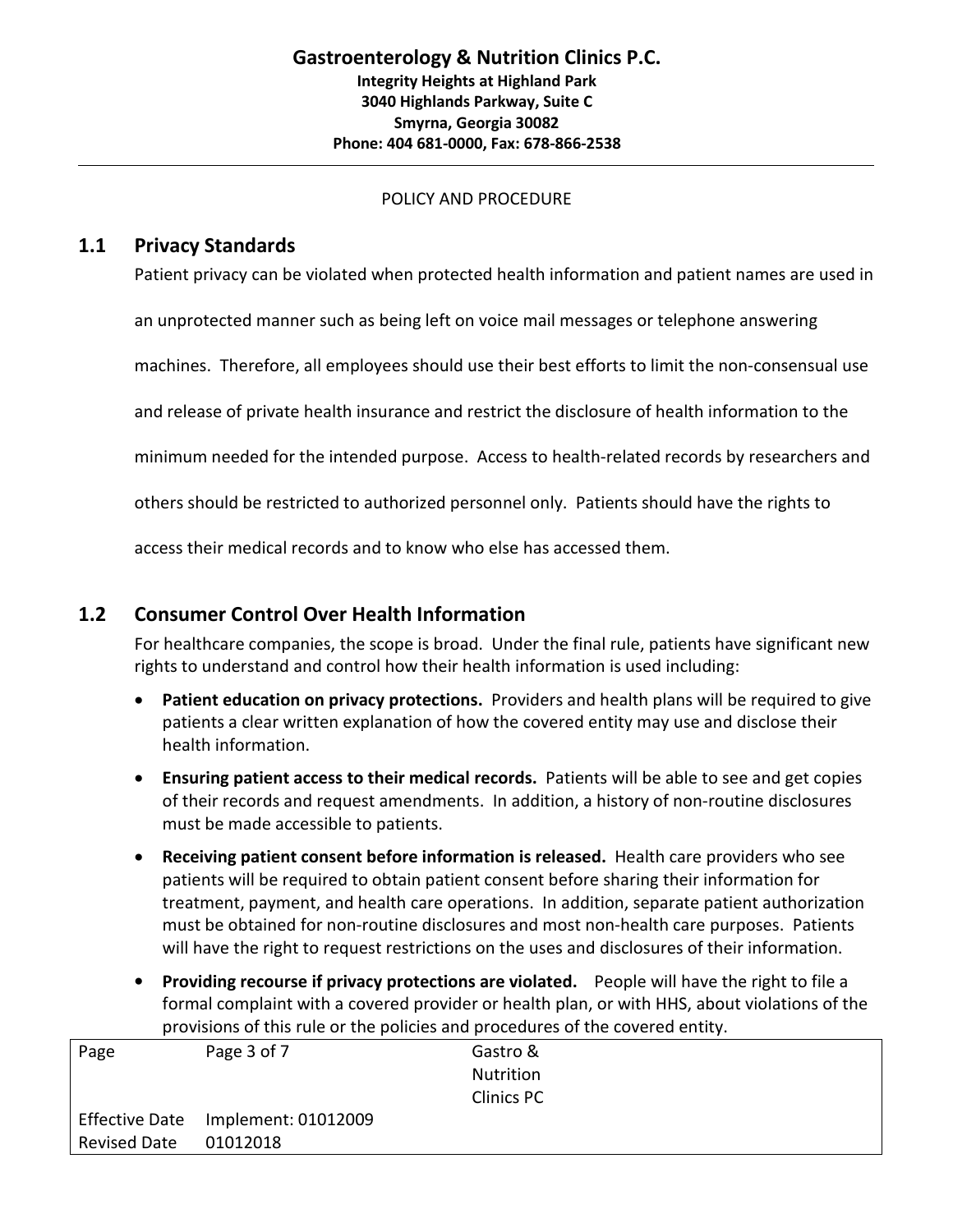- **Boundaries on Medical Record Use and Release.** With few exceptions, such as appropriate law enforcement needs, an individual's health information may only be used for health purposes.
- **Ensuring that health information is not used for non-health purposes.** In general, disclosures of information will be limited to the minimum necessary for the purpose of the disclosure. However, this provision does not apply to the disclosure of medical records for treatment purpose because physicians, specialists, and other providers need access to the full record to provide quality care.
- **Accountability: Ensure the Security of Personal Health Information.** The final rule establishes the privacy safeguard standards that covered entities must meet, but it gives covered entities the flexibility to design their own policies and procedures to meet those standards. The requirements are flexible and scaleable to account for the nature of each entity's business, and its size and resources. Covered entities generally will have to:
- **Adopting written privacy procedures.** These include who has access to protected information, how it will be used within the entity, and when the information may be disclosed. Covered entities will also need to take steps to ensure that their business associates protect the privacy of health information.
- **Training employees and designating a privacy officer.** Covered entities will need to train their employees in their privacy procedures and must designate an individual to be responsible for ensuring the procedures are followed.

# **1.3 Balancing Public Responsibility With Privacy Protections**

In limited circumstances, the final rule permits—but does not require—covered entities to continue certain existing disclosures of health information without individual authorization for specific public responsibilities.

These permitted disclosures include: emergency circumstances; identification of the body of a deceased person; or the cause of death; public health needs; research, generally limited to when a waiver of authorization is independently approved by a privacy board or Institutional Review Board; oversight of the health care system; judicial and administrative proceedings; limited law enforcement activities; and activities related to national defense and security.

The Privacy Rule generally establishes new safeguards and limits for these disclosures. If there is no other law requiring that information be disclosed, covered entities will use their professional

| Page                  | Page 4 of 7         | Gastro &         |
|-----------------------|---------------------|------------------|
|                       |                     | <b>Nutrition</b> |
|                       |                     | Clinics PC       |
| <b>Effective Date</b> | Implement: 01012009 |                  |
| <b>Revised Date</b>   | 01012018            |                  |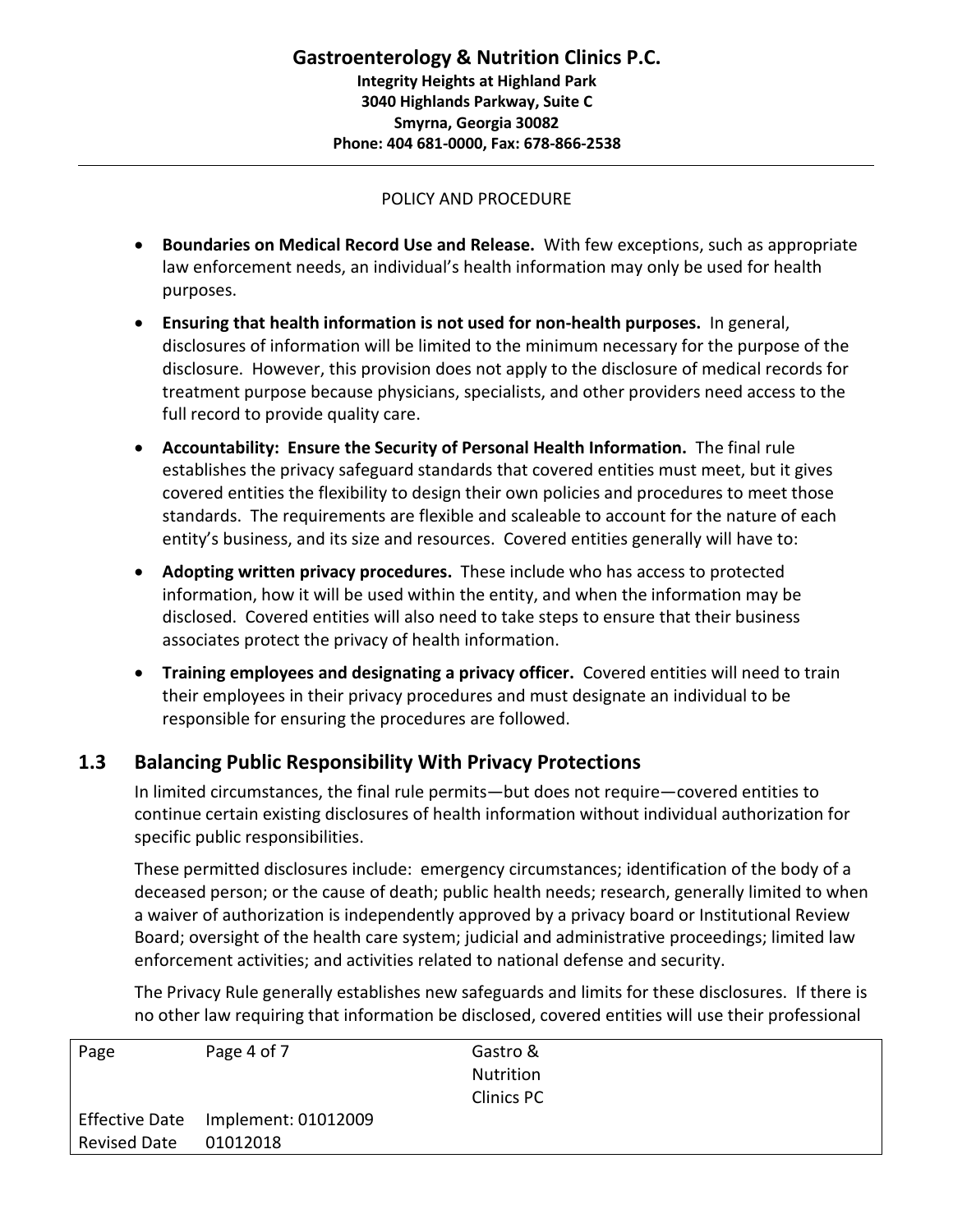judgments to decide whether to disclose any information, reflecting their own policies and ethical principles.

# **1.4 Equivalent Requirements for Government Entities**

The provisions of the final rule generally apply equally to private sector and public sector entities. For example, both private hospitals and government medical units have to comply with the full range of requirements, such as providing notice, access rights, and requiring consent for routine uses.

# **1.5 State Confidentiality Laws**

As required by the HIPAA law itself, stronger state laws (like those covering mental health, HIV infection, and AIDS information) continue to apply. These confidentiality protections are cumulative; the final rule will set a national "floor" of privacy standards that protect all Americans. In some States, individuals require additional protection. In circumstances where States have decided through law to require certain disclosures of health information, the final rule does not preempt these mandates.

# **2.0 MEDICAL Records MAINTANCE**

- 2.1 The Office Manager should see that all employees are trained in The Company's privacy procedures and is the individual responsible for ensuring the procedures are followed.
- 2.2 The Office Manager should create two records. Patient medical records should be separate from the accounting file, which should only contain such documents as those relating to billing and administration.
- 2.3 The Office Manager should use Gastroenterology & Nutrition Clinics Patient Records Access logs for each set of records.
- 2.4 Psychotherapy notes (used only by a psychotherapist) are held to a higher standard of protection because they are not part of the medical record and are never intended to be shared with anyone else. These notes or records should be stored in their own place.

# **3.0 MEDICAL RECORDS Access**

3.1 The Office Manager should adopt a written privacy procedure that identifies who has access to protected information, how it will be used within the entity, and when the information may be

| Page                | Page 5 of 7                        | Gastro &<br><b>Nutrition</b> |
|---------------------|------------------------------------|------------------------------|
|                     |                                    | Clinics PC                   |
|                     | Effective Date Implement: 01012009 |                              |
| <b>Revised Date</b> | 01012018                           |                              |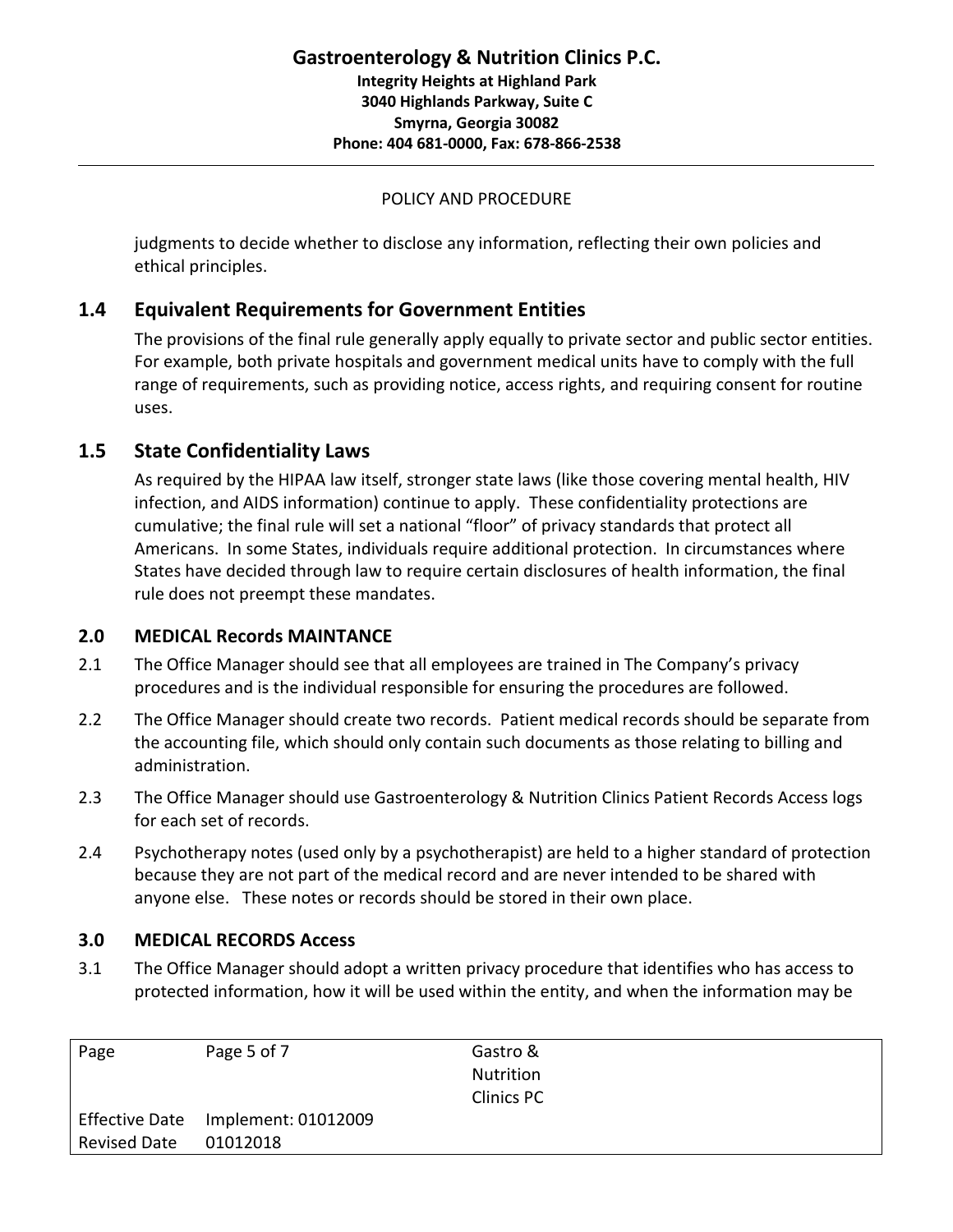disclosed. Covered entities will also need to take steps to ensure that their business associates protect the privacy of health information.

- 3.2 Access to employee medical records should be limited to personnel with a "need to know" a patient. A "need to know" should govern access to all employees' records, including separate personnel files. Those with a need to know typically include only those involved in making decisions about a patient.
- 3.3 Medical records, psychotherapy notes, and administration files should be reviewed regularly. Documents that are outdated or no longer relevant should be removed, as should documents that are misleading or inaccurate.
- 3.4 The Office Manager should create AMSG109 Ex3 PATIENT RECORDS ACCESS LOG for each set of records—medical, psychotherapy, and personnel. Names of those who accessed each setor records should be available. The patient also has the right to know who accessed the records, when, and for what reason.
- 3.5 AMSG109 Ex1 HIPAA AUTHORIZATION FORM and the information requested should be kept in each record.
- 3.6 To protect patient privacy, employees must take extra precautions, both in structures and in circumstances, not to inadvertently release patient information.
- 3.7 The AMSG109 Ex2 NOTICE OF PRIVACY PRACTICES must state in easily understandable language how a patient's information may be used. The notice must give examples of how the information may be shared, for instance, between a physician and a nurse or between a hospital and an insurer. The American Hospital Association has developed a model notice that is eight pages long, but there is no standard format.
- 3.8 Patients may choose to deny the provider from using their information for a variety of reasons. Patients can opt out of any portion of the notice.

#### **4.0 Additional Information Resources**

More information is available from the following resources:

- **HHS Office for Civil Rights (OCR)** Enforcement and compliance; OCR's assistance to health related entities, <http://www.hhs.gov/ocr/hipaa>
- **HIPA Advisory, Phoenix Health Systems,** Capitalizing on HIPAA Compliance, [http://www.hipaadvisory.com/action/compliance/caponhipaa.htm;](http://www.hipaadvisory.com/action/compliance/caponhipaa.htm)

| Page                | Page 6 of 7                        | Gastro &          |
|---------------------|------------------------------------|-------------------|
|                     |                                    | Nutrition         |
|                     |                                    | <b>Clinics PC</b> |
|                     | Effective Date Implement: 01012009 |                   |
| <b>Revised Date</b> | 01012018                           |                   |